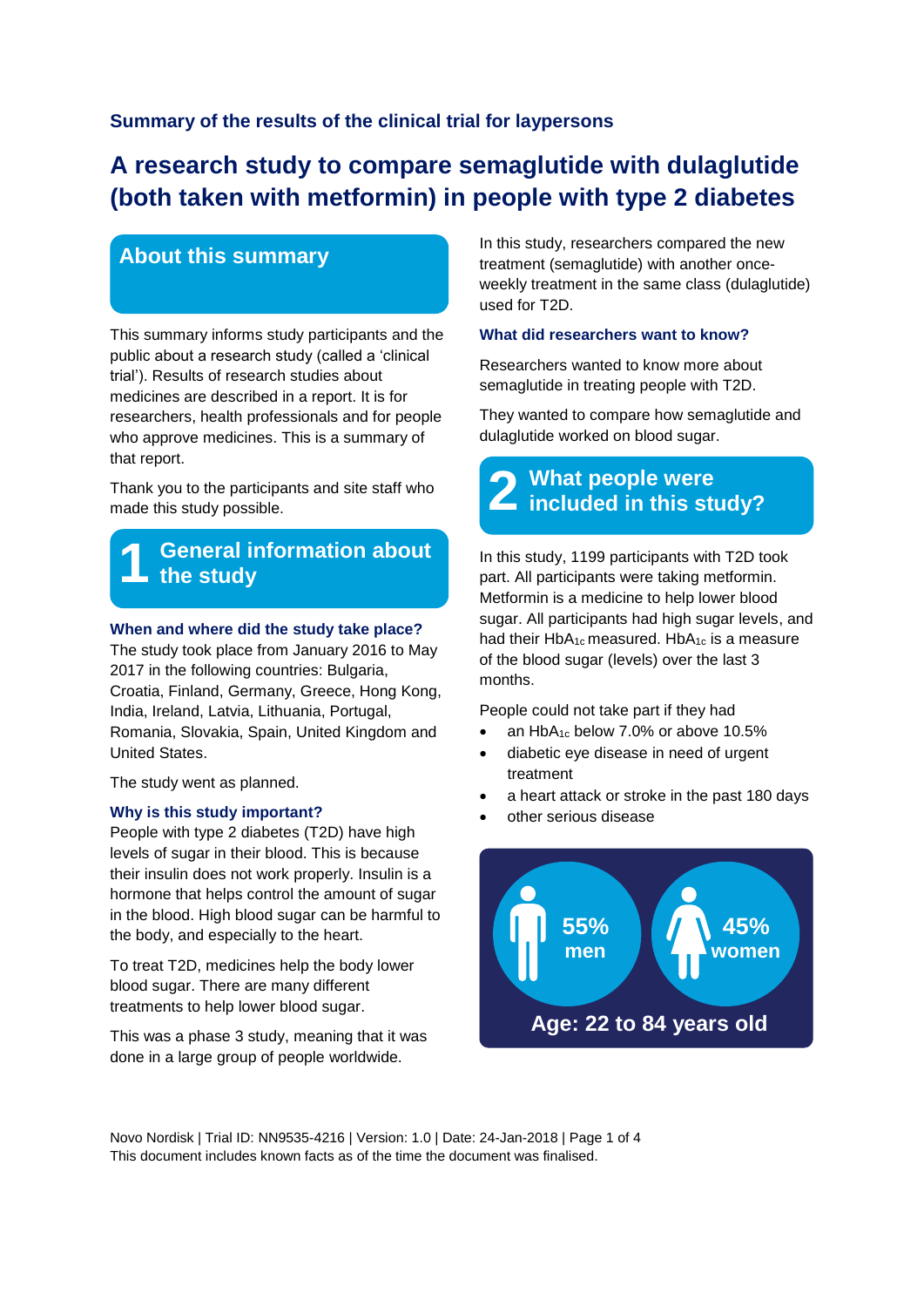598 participants from the European Union and 601 participants from Hong Kong, India and the United States took part.



#### **3 Which medicines were studied?**

#### **About the study medicines**

This study compared 2 medicines of a class of drugs called GLP-1-RAs. These medicines are a changed form of the human GLP-1 made in the body. GLP-1 is a hormone made in the gut. It helps the body release more insulin. Insulin helps to control blood sugar.

The study medicines were **semaglutide** and **dulaglutide**.

Semaglutide and dulaglutide are used in the US, and dulaglutide in Europe to help treat T2D.

The study medicines were taken by an injection pen. The medicine was injected with a needle under the skin.

Participants got study medicine once a week for 40 weeks.

#### **About the study**

The study participants were split into 4 groups by chance. 2 groups got semaglutide and 2 groups got dulaglutide. The participants and researchers knew what study medicine they got.

Each group got a different amount (dose) of study medicine.

- Group 1 got 0.5 mg of semaglutide.
- Group 2 got 0.75 mg of dulaglutide.
- Group 3 got 1.0 mg of semaglutide.
- Group 4 got 1.5 mg of dulaglutide.

Researchers compared groups 1 and 2 to each other. Researchers compared groups 3 and 4 to each other.

#### **4 What were the overall results of the study?**

In this study researchers saw an improvement (lowering) in blood sugar levels with the majority of participants. The blood sugar levels were lower in participants who got semaglutide compared to dulaglutide, which was seen after 40 weeks with study medicine. Researchers looked at  $HbA_{1c}$ . This is a blood test that shows how well blood sugar is being controlled. The mean HbA1c values at the end of the study are listed below

- Group 1: (0.5 mg of semaglutide) 6.72%
- Group 2: (0.75 mg of dulaglutide) 7.12%
- Group 3: (1.0 mg of semaglutide) 6.45%
- Group 4: (1.5 mg of dulaglutide) 6.86%

The participants in group 1 had lower HbA<sub>1c</sub> than in group 2. The participants in group 3 had lower  $HbA_{1c}$  than in group 4.

These are the results from this study. Other studies may show something different.

Novo Nordisk | Trial ID: NN9535-4216 | Version: 1.0 | Date: 24-Jan-2018 | Page 2 of 4 This document includes known facts as of the time the document was finalised.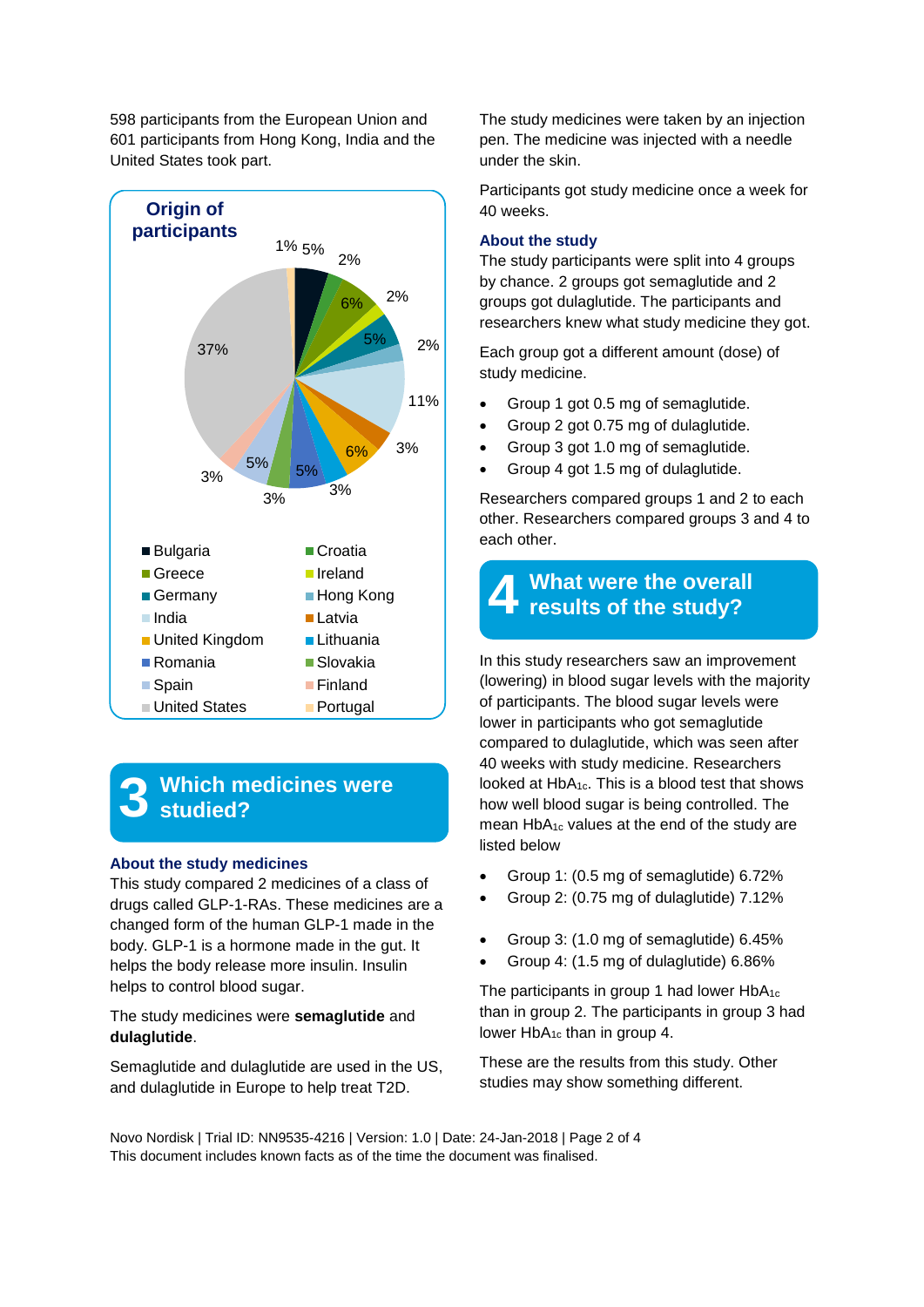#### **5 What were the side effects?**

#### **What are side effects?**

Side effects are unwanted medical events thought by the doctor to be caused by the medicines in the study.

A side effect is serious if it:

- leads to death.
- is life-threatening,
- puts a participant in the hospital,
- keeps a participant at the hospital for a long time,
- causes a birth defect or
- causes a disability that lasts a long time.

Not all participants in this study had side effects*.*

### **What serious side effects did the participants have?**

6 of 601 participants (1%) had serious side effects after taking semaglutide.

Serious side effects were:

- Inflammation of the pancreas
- Crohn's disease
- slowed movement of food from stomach
- low blood sugar
- high amount of lipase in blood
- allergic reaction

Each of these happened in 1 of 601 (less than 1%) participants taking semaglutide.

3 of 598 participants (1%) had serious side effects after taking dulaglutide.

Serious side effects were:

- road traffic accident along with face injury caused by passing out from low blood sugar
- high amounts of calcium in blood
- stomach pain

Each of these happened in 1 of 598 (less than 1%) participants taking dulaglutide.

The participants taking semaglutide had a similar amount of serious side effects to those taking dulaglutide.

#### **What were the most common side effects?**

The most common side effects that affected more than 1 of 10 participants were:

feeling sick in the stomach (nausea)

- 118 of 601 (19.6%) participants on semaglutide
- 89 of 598 (14.9%) participants on dulaglutide

loose stools (diarrhoea)

- 58 of 601 (9.7%) participants on semaglutide
- 55 of 598 (9.2%) participants on dulaglutide

Other common side effects were:

throwing up (vomiting)

- 55 of 601 (9%) participants on semaglutide
- 33 of 598 (6%) participants on dulaglutide

not feeling hungry

- 49 of 601 (8%) participants on semaglutide
- 38 of 598 (6%) participants on dulaglutide

high levels of lipase in blood

- 31 of 601 (5%) participants on semaglutide
- 26 of 598 (4%) participants on dulaglutide

#### **6 How has the study helped people and researchers?**

This study is part of a programme that includes many final and planned studies. This is to find out how semaglutide should be used to treat people with T2D. This was only one study; other studies may show different results.

Findings from this study will be used to further improve the optimal use of semaglutide.

#### **7 Are there plans for further studies?**

Studies with semaglutide are still going on and more studies are planned.

Novo Nordisk | Trial ID: NN9535-4216 | Version: 1.0 | Date: 24-Jan-2018 | Page 3 of 4 This document includes known facts as of the time the document was finalised.